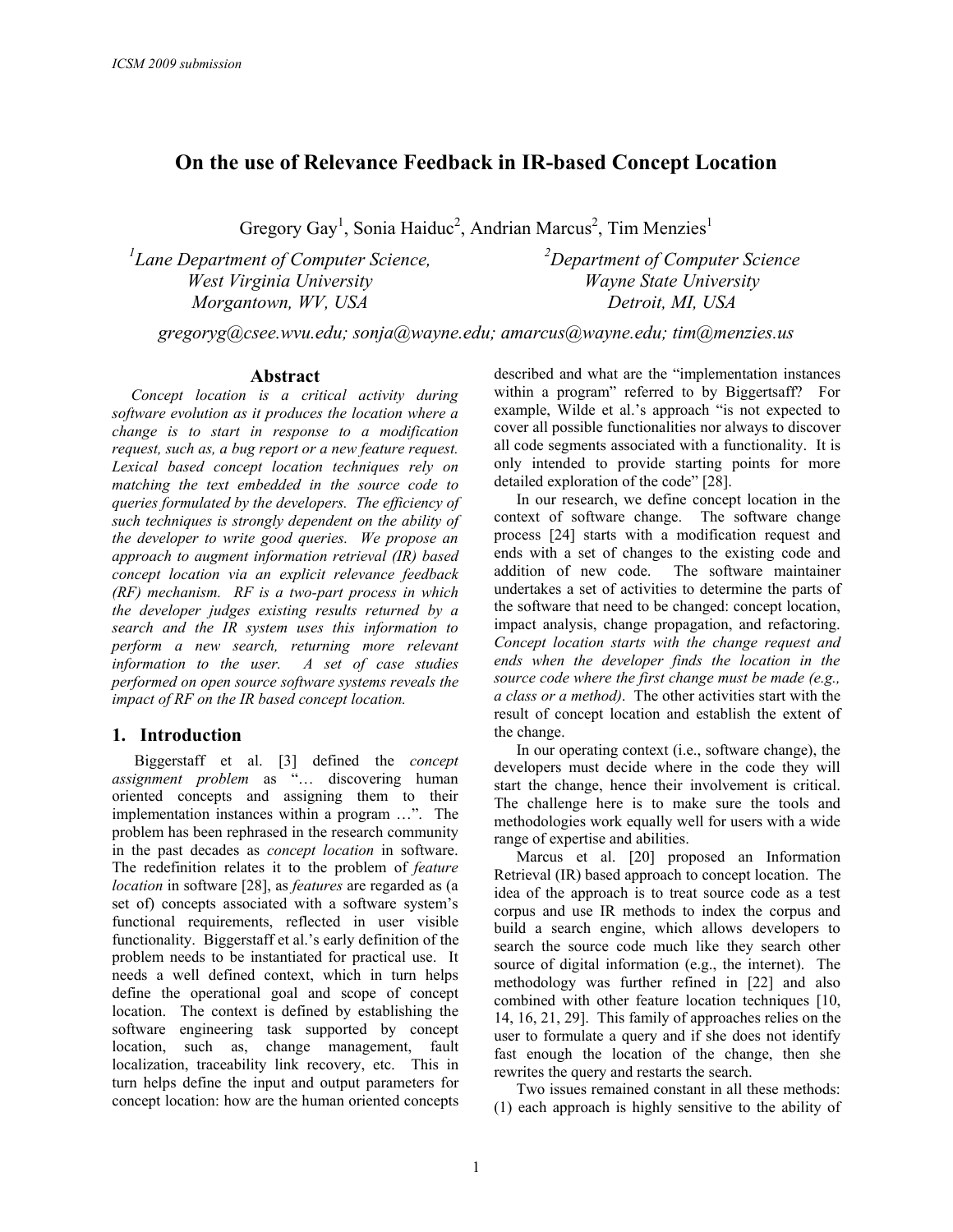the user to write good queries; and (2) the knowledge gained by the user during the location process is not captured explicitly. Specifically, developers start the process from a change request and they either use it as is as a query or they extract a set of words from the change request and use them as a query. Extracting a good query from a change request depends on the experience of the developer and on her knowledge of the system. Previous work showed that developers tend to write queries with significantly different performance starting from the same change request [14]. As the developer investigates the results of the first search, she learns more about the system and eventually decides to improve the query by adding or removing words. There is a gap between the source code representation as classes and methods (or other decomposition units) and the words in a query and some developers can fill this gap easier than others.

In this paper we propose and evaluate an approach aimed at addressing these two issues, based on explicit relevance feedback (RF) provided by the user. We call the approach IRRF (Information Retrieval with Relevance Feedback) based concept location. The approach is motivated by similar work on traceability [8, 11] in software.

We present a case study where we explore under what circumstances IRRF improves the classic IR based concept location. We reenact changes associated with several bug fixes in three open source projects.

# <span id="page-1-1"></span>**2. Concept location and relevance feedback**

Concept location is sometimes regarded as an instance of an information seeking activity, where developers search and browse the source code to find the location to start the change. Different tools target the searching or the navigation aspects of the process. Regardless of the tool support, most concept location methodologies are interactive and iterative, as they require the user to decide whether a certain element of the source code, recommended by a tool, is relevant or not to the change. These decisions affect subsequent steps in the process (i.e., navigation or new search).

Our new concept location methodology combines the IR based concept location [20] with explicit RF from the user, which is used to formulate new queries. This section describes each technology and the proposed combination.

### <span id="page-1-0"></span>**2.1. IR based concept location**

Lexical based static concept location considers source code a text corpus and leverages the information encoded in identifiers and comments from the source code to guide the search. As such, it can be seen as a classic IR problem: given a document collection and a query, determine those documents from the collection that are relevant to the query. Given that relevance is defined with respect to a textual query, user involvement is necessary to convert this relevance measure into a change related decision.

IR based concept location, proposed in [20], is based on the above ideas. It implies the use of an IR method to index the corpus extracted from the software and uses the index to compute a similarity measure between the document and a query. It is composed of five major steps, which may be instantiated differently based on the type of IR method used and how the corpus is created:

1. *Corpus creation.* The source code is parsed using a developer-defined granularity level (i.e., methods or classes) and documents are extracted from the source code. Each method (or class) will have a corresponding document in the corpus. Natural language processing (NLP) techniques and other filtering techniques can be applied to the corpus.

2. *Indexing*. The corpus is indexed using the IR method and a mathematical representation of the corpus is created. Each document (hence each method or class) has a corresponding index.

3. *Query formulation*. A developer selects a set of words that describe the concept to be located. This set of words constitutes the query. The tool checks whether the words from the query are present in the vocabulary of the source code. If a word is not present, then the tool eliminates the word from the initial query. If filtering or NLP was used in the corpus creation, the query will get the same treatment.

4. *Ranking documents*. Similarities between the query and every document from the source code are computed. The similarity measure depends on the IR method used. Based on these measures the documents in the corpus are ranked with respect to the query.

5. *Results examination*. The developer examines the ranked list of source code documents, starting with documents with highest similarities. For every source code document examined, a decision is required whether the document will be changed or not. If it will be changed, then the search succeeded and concept location ends. Else, if new knowledge obtained from the investigated documents helps formulate a better query (e.g., narrow down the search criteria), then step 3 should be reapplied, else the next document in the list should be examined.

# **2.2. Relevance feedback in IR**

Relevance feedback analysis is a technique to utilize user input to improve the performance of retrieval algorithms. Relevance feedback has been one of the successes of information retrieval research for the past 30 years [17]. For example, the Text Retrieval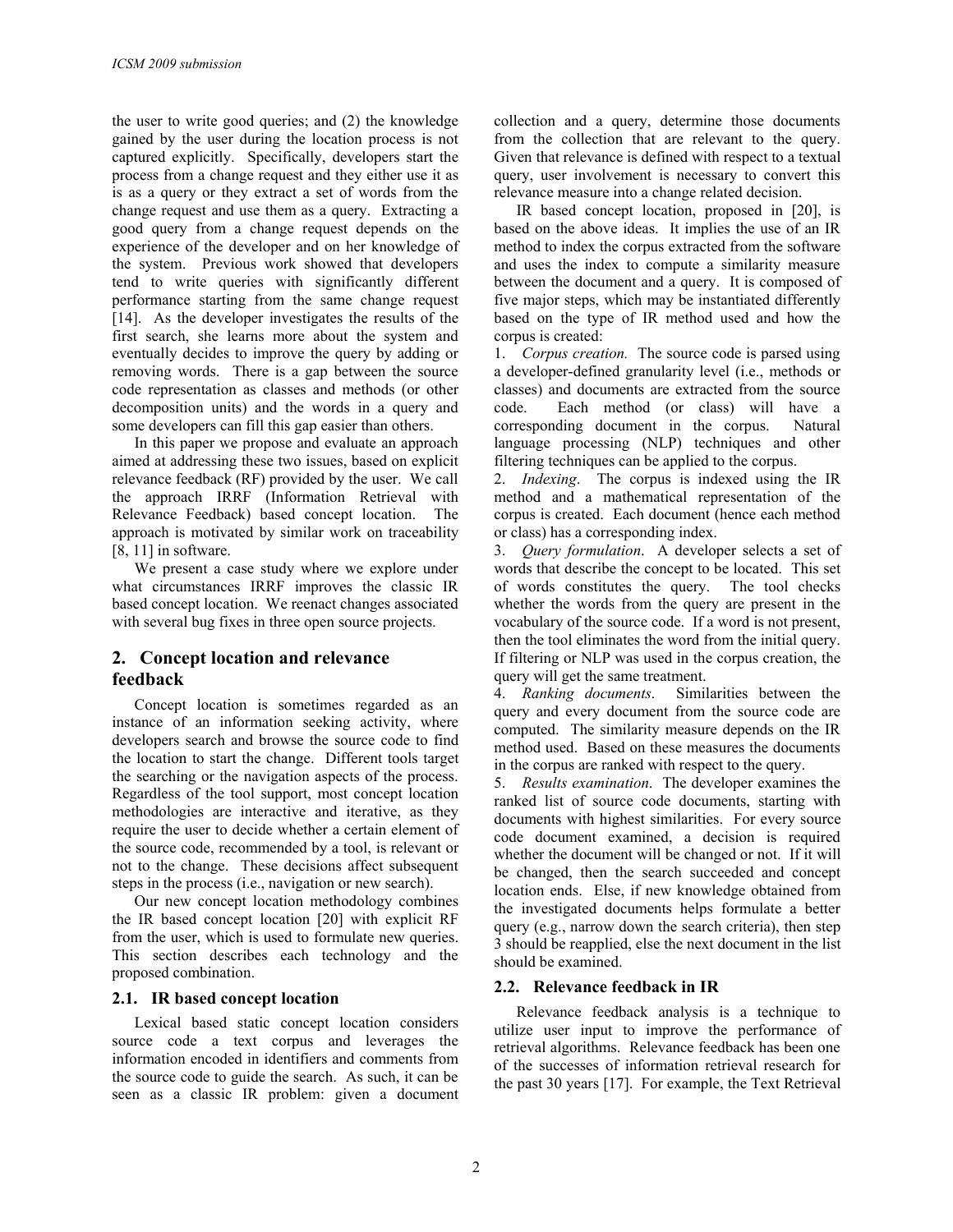Conference<sup>[1](#page-2-0)</sup> (co-sponsored by the National Institute of Standards and Technology - NIST and the U.S. Department of Defense) has a relevance feedback track. While the applications of relevance feedback and type of user input to relevance feedback have changed over the years, the actual algorithms have not changed much. Most algorithms are either pure statistical word based, or are domain dependent. There is no general agreement of what the best RF approach is, or what the relative benefits and costs of the various approaches are. In part, that is because RF is hard to study, evaluate, and compare. It is difficult to separate out the effects of an initial retrieval run, the decision procedure to determine what documents will be looked at, the user dependent relevance judgment procedure (including interface), and the actual RF reformulation algorithm. Our case study aims at evaluating only a subset of these aspects of RF.

There are three types of feedback: explicit, implicit, and blind ("pseudo") feedback. In our approach, we chose to implement an explicit RF mechanism. Explicit feedback is obtained from users by having them indicate the relevance of a document retrieved for a query. Users may indicate relevance explicitly using a binary or graded relevance system. Binary relevance feedback indicates that a document is either relevant or irrelevant for a given query. Graded relevance feedback indicates the relevance of a document to a query on a scale using numbers, letters, or descriptions (such as "not relevant", "somewhat relevant", "relevant", or "very relevant").

Classic text retrieval applications of RF make several assumptions [17], which are not always true in the case of source code text and make the problem more challenging for us:

- The user has sufficient knowledge to formulate the initial query. This is not always the case when it comes to software, as developers might be unfamiliar with a software system or they might not have enough knowledge about a particular problem domain.
- ! There are patterns of term distribution in the relevant vs. non-relevant documents: (i) term distribution in relevant documents will be similar; (ii) term distribution in non-relevant documents will be different from that in relevant documents (i.e., similarities between relevant and non-relevant documents are small). There is no evidence so far that this is true for source code.

RF has some known limitations, some of which we are also faced with:

• It is often harder to understand why a particular document was retrieved after applying relevance

feedback. We found this to be quite true in the case of source code based corpora.

• It is easy to decrease effectiveness (i.e., one irrelevant word can undo the good caused by lots of good words). This is hard to judge in our case, but quite likely.

• Long queries are inefficient for a typical IR engine and we found that source code based corpora tends to increase query length significantly and rapidly.

### **2.3. IRRF based concept location**

The IRRF based concept location combines the IR based concept location described in Section [2.1](#page-1-0) with an explicit RF mechanism. The new concept location methodology is defined as follows:

- 1. *Corpus creation* same as IR.
- 2. *Indexing same as IR.*

3. *Query formulation* – same as IR.

4. *Ranking documents* – same as IR.

5. *Results examination*. The developer examines the top N documents in the ranked list of results. For every source code document examined, a decision is required whether the document will be changed or not. If it will be changed, then the search succeeded and concept location ends. Else, the user marks the document as relevant or irrelevant. After the N documents are marked a new query is automatically formulated and the methodology resumes at step 4. If several rounds of feedback do not result in reaching the result, then the query may be reformulated manually by the user and resume at step 4.

In order to provide tool support for the IRRF methodology, several options are available. There are several options on how to generate the corpus from the source code, such as: document granularity (e.g., method, class, etc.), identifier splitting (i.e., keep original identifier or not), stop word removal, keyword removal, stemming, and comments inclusion. Some of these options are programming language specific. Section [3](#page-3-0) provides details on the options we used in the evaluation. Indexing can be done with a variety of IR methods. The initial query formulation can be done by the developer or automatically extracted from the change request (i.e., use the entire change request as the query).

### **2.3.1. Vector space model**

The original IR based concept location technique [20] was built around Latent Semantic Indexing (LSI) [13], an advanced IR method. Researchers investigated the use of other IR techniques , such as Vector Space Models (VSM) [27], Latent Dirichlet Allocation (LDA), or Bayes classifiers for concept location and other related activities (e.g., traceability link recovery). So far, there is no clear winner among these techniques. In consequence, we decided to use

<span id="page-2-0"></span> $\overline{a}$ 1 http://trec.nist.gov/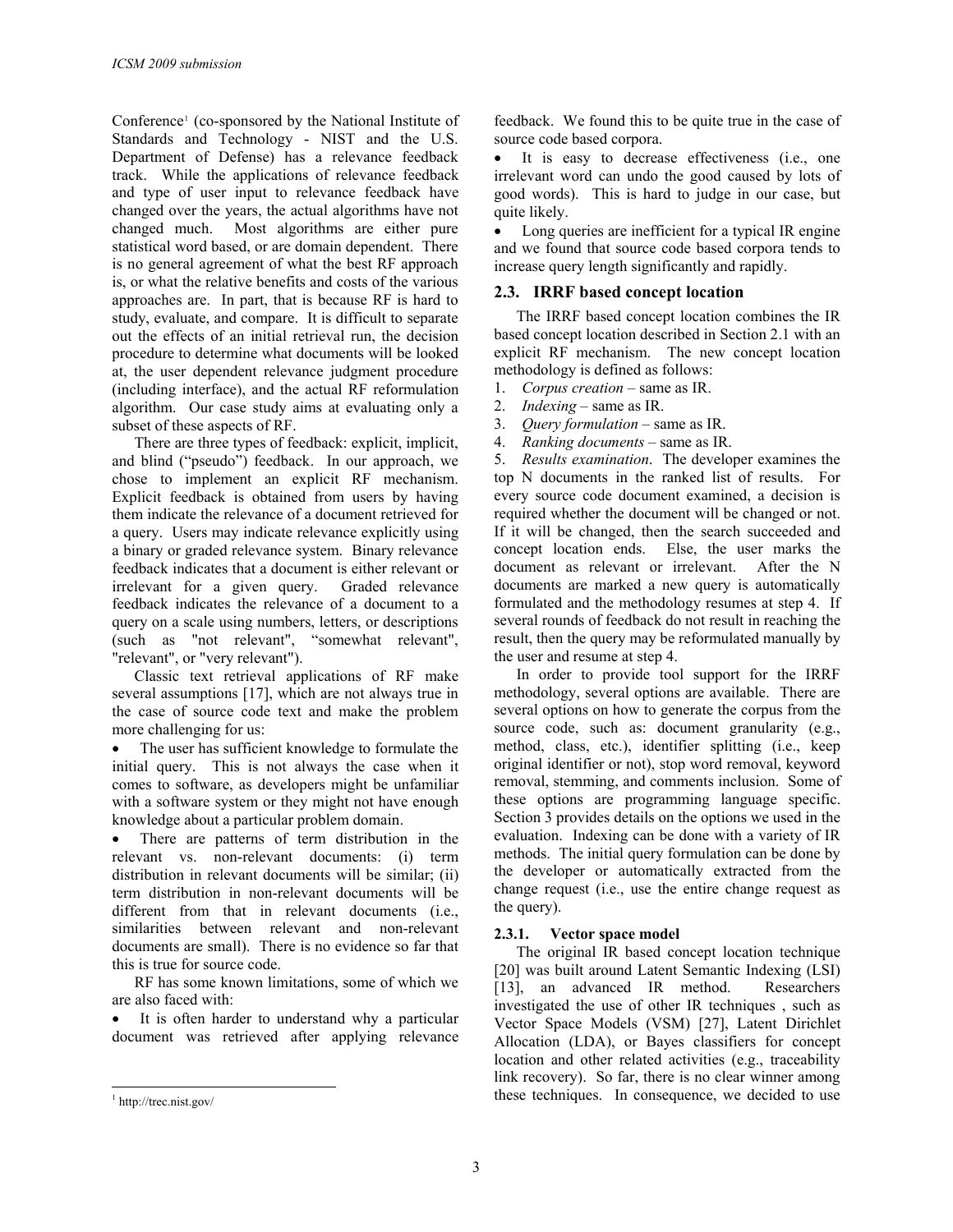here a VSM technique, implemented in Apache Lucene<sup>[2](#page-3-1)</sup>. Our choice is motivated also by the fact that traditional RF methods were developed specifically for this type of IR technique.

In VSM, a vector model of a document *d* is a vector of words weights that span over the number of words in the corpus. The weights for each word are computed based on the *term frequency* of that word in *d* and the *inverse document frequency*. The similarity between two documents is computed as the cosine between their corresponding vector models.

#### <span id="page-3-0"></span>**2.3.2. RF with Rocchio**

There are several options to implement an RF mechanism. One of the most popular approaches is the Rocchio relevance feedback method [26], used in conjunction with a VSM indexing technique. We implemented our own version of Rocchio, which integrates with Apache Lucene and works in the following way. When analyzing the top ranked methods, the user is asked to judge the current method as relevant, irrelevant, or neutral to the current change task. Given a set of documents  $D<sub>O</sub>$  encompassed by query  $Q$ , let  $R<sub>O</sub>$  be the subset of relevant documents and *IQ* the set of irrelevant documents to the query. The original query *Q* can be then transformed by adding terms from  $R<sub>O</sub>$  and removing terms from  $I<sub>O</sub>$ . This mechanism is meant to bring the query closer to the relevant documents and drive it away from the irrelevant documents in the vector space. The new query is formulated as follows:

$$
Q' = \alpha Q + \frac{\beta}{|R_Q|} \sum_{d \in R_Q} d - \frac{\chi}{|I_Q|} \sum_{d \in I_Q} d \qquad (1)
$$

<span id="page-3-2"></span>where  $\alpha$ ,  $\beta$ , and  $\gamma$  are weighting parameters and *d* represents a document and its associated vector. The relevance feedback can be given by the user in several feedback rounds and the query is updated after each round.

The Rocchio technique is recursive. Each round, a new query is generated based on the query generated in the previous round. The three constants  $\alpha$ ,  $\beta$ , and  $\gamma$  are provided so that a level of importance can be specified by the user for the initial query, the relevant documents and the irrelevant documents. According to [9], placing emphasis on the relevant documents may improve the recall (new relevant documents may be found) while emphasizing the irrelevant documents may affect precision (false positives may be removed). Joachims recommends weighting the positive information four times higher than the negative [12]. De Lucia et al. [8] advocates using  $\alpha=1$ ,  $\beta=0.75$ , and  $\chi$ =0.25 (i.e., relevant documents are three times more important than irrelevant ones). Our implementation

follows a similar line of thought, setting values of  $\alpha=1$ ,  $\beta$ =0.5, and  $\gamma$ =0.15 for the three weighting parameters. We tried other sets of weights  $(\alpha=1, \beta=0.75, \text{ and})$  $\chi$ =0.25 and  $\alpha$ =1,  $\beta$ =1, and  $\chi$ =1), but the final set of weights seemed to yield the best performance.

This type of query expansion is still prone to noise as certain common, but unimportant, terms may be added to the query. To filter this noise and improve precision, the system used in this paper only allows terms to be added to the query if they appear in less than 25% of the corpus.

## **3. Case study**

As mentioned before, we developed IRRF to address several issues we learned in our experience with concept location. IR based concept location assumes the developers read the source code and reformulate the query if they did not locate the target methods. We found that most programmers are good at judging whether a method is relevant to a change or not, but their ability to formulate a good natural language query based on their knowledge of the software varies quite a bit. Developers have a hard time deciding what is wrong with their previous query and how to make it better. IRRF eliminates this step in the process and allows developers to focus on what they know best (i.e., source code rather than queries) by reformulating the queries automatically. Earlier work on traceability [7, 11] showed that RF improves an IR task, but not in all cases. Our assumption is that IRRF improves the IR based concept location (i.e., reduces developer effort) and the goal of the case study we performed is to investigate under what circumstances this is true, given that our approach has a different context than the traceability work.

### **3.1. Methodology**

The case study consists of the reenactment of past changes in open source software (i.e., we know which methods were modified in response to the change request). The modified methods form the *change set*, and we call these methods *target methods*. This methodology has been used in previous work on evaluating concept location techniques [14, 16, 21]. In our case study, one developer performed the concept location reenactment using IRRF, given a set of change requests. He has seven years of programming experience (five in Java) and he was not familiar with the source code used in the study. For each change request his task was to locate one of the methods from the change set, based on the following scenario:

! He starts by running a query based on the change request, called the *initial query*.

If any one of the target methods is among the top 5 methods in the ranked list of results, then he stops and

<span id="page-3-1"></span> $\overline{a}$ <sup>2</sup> http://lucene.apache.org/java/docs/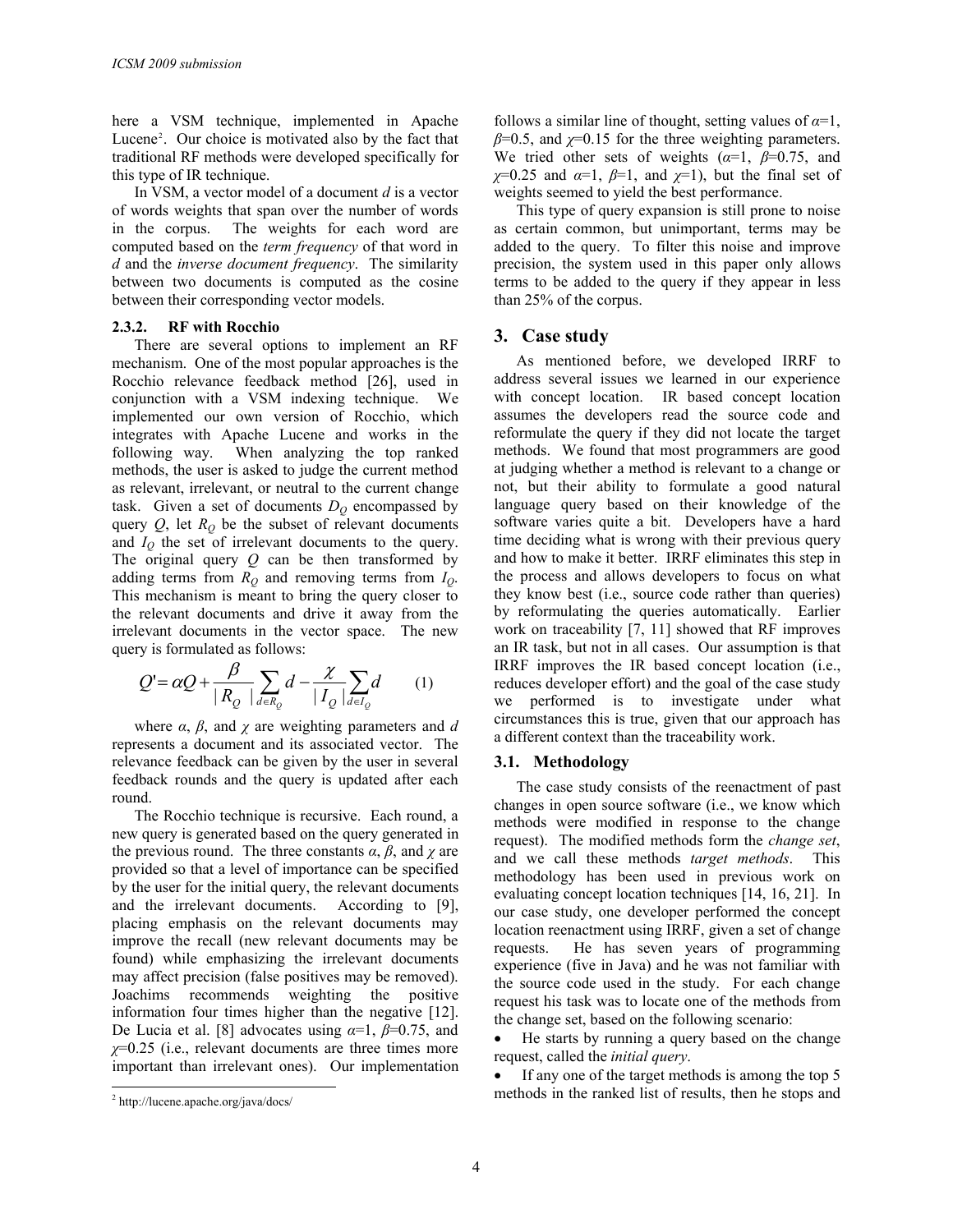selects another change request, as RF is not needed in this case (i.e., IR based concept location will reach the method fast enough).

• Else he provides RF in several rounds. In each round, the developer marks the *N* top ranked methods as being *relevant* or *irrelevant*. If he cannot judge the relevancy of a method, the he marks the document as *neutral* and proceeds to the next document, increasing the size of the set of marked methods set by one.

• IRRF automatically reformulates the query based on the feedback provided by the developer and another round of feedback begins. We keep track of the number of methods marked by the developer.

! After each query is run, based on the positions of the target methods in the ranked list of search results and on the number of methods marked, the following decisions are made:

a. If any of the target methods is located in the top *N* documents, then STOP; consider IRRF successful and a target method found.

b. If for two consecutive feedback rounds the positions of the target methods declined in the ranked list of results, then STOP; consider that IRRF failed (i.e., the developer needs to reformulate the query manually).

c. If more than 50 methods were marked by the developer, then STOP; consider that IRRF failed (i.e., the developer needs to reformulate the query manually).

The values used for *N* vary and the performance of IRRF depends on it. The most commonly used values range from 1 to 10. We investigated the results of IRRF for three values of *N*: 1, 3, and 5, which are recommended values in recent studies for presenting lists of results to developers for investigation [25]. Each reenactment was done three times by the developer, the difference from case to case was the number *N* of marked methods in one round.

#### <span id="page-4-3"></span>**3.1.1. Data - software and change sets**

We chose as the objects of the case study three open source systems: Eclipse<sup>[3](#page-4-1)</sup>, JEdit<sup>[4](#page-4-2)</sup>, and Adempiere<sup>[5](#page-4-0)</sup>. All three systems have an active community and a rich history of changes. They all have online bug tracking systems, where bugs are reported and patches are submitted for review.

Eclipse is an integrated development environment developed in Java. For our case study, we considered version 2.0 of the system, which has approximately 2.5 millions lines of code and 7,500 classes. JEdit is an editor developed for programmers and it comes with a series of plugins which add extra features to its core

functionality. It is developed in Java and version 4.2 used in this case study has approximately 300,000 lines of code and 750 classes. Adempiere is a commonsbased peer-production of open source enterprise resource planning applications. It is developed in Java and it has approximately 330,000 lines of code and 1,900 classes in version 3.1.0, which was used in our case study.

We used the history of a software system in order to extract real change sets from the source code. Specifically, we used approved patches of documented bugs for extracting the change sets. The bug descriptions are considered to be the change requests. This approach has been used in previous work on evaluating concept location techniques [14, 16, 21]. Some changes involve the addition of new methods. We do not, however, include these methods in the change sets, as they did not exist in the version that a developer would need to investigate in order to find the place to implement the change. For each of the systems, we analyzed their online defect tracking systems and manually selected a set of bugs to extract change sets for our case study.

The Eclipse community uses the open-source bug tracking system BugZilla<sup>[6](#page-4-1)</sup> to keep track of bugs in the system. Each bug has an associated bug report, which consists of several sections, one of which is the bug description. Sometimes the patches used to fix the bugs are also contained in the bug report, as attachments. They are usually in the form of *diff* files, containing the lines of code that changed between the version of the software where the bug was reported and the version where the bug was fixed. For our case study, we chose an initial set of 10 bugs reported in version 2.0 of the system, for which the patches were available in their bug reports.

For jEdit<sup>[7](#page-4-2)</sup> and Adempiere<sup>[8](#page-4-0)</sup>, we analyzed the bug tracking systems hosted on the projects' sourceforge.net website. Both projects have systems that keep track of the patches submitted for known bugs in the source code. In these trackers, each patch has an associated report where the changes implemented in the patch are described in a *diff* file attached to the report. We selected for each system 10 initial patches for which a good description of the bug fixed by the patch was available, either in the description of the patch or in a separate bug report. All the patches we selected for jEdit were submitted and their corresponding bugs reported after version 4.2 of the system was released. For Adempiere patches were selected after the release of version 3.1.0.

<span id="page-4-1"></span> $\frac{1}{3}$ http://www.eclipse.org/

<span id="page-4-2"></span><sup>4</sup> http://www.jedit.org/

<span id="page-4-0"></span><sup>5</sup> http://www.adempiere.com/

<sup>6</sup> https://bugs.eclipse.org/bugs/

 $T$  http://sourceforge.net/tracker/?group\_id=588&atid=300588<br>8 http://sourceforce.net/tracker/2stid=970224.8 crown.id=1766

 $h$  http://sourceforge.net/tracker/?atid=879334&group\_id=176962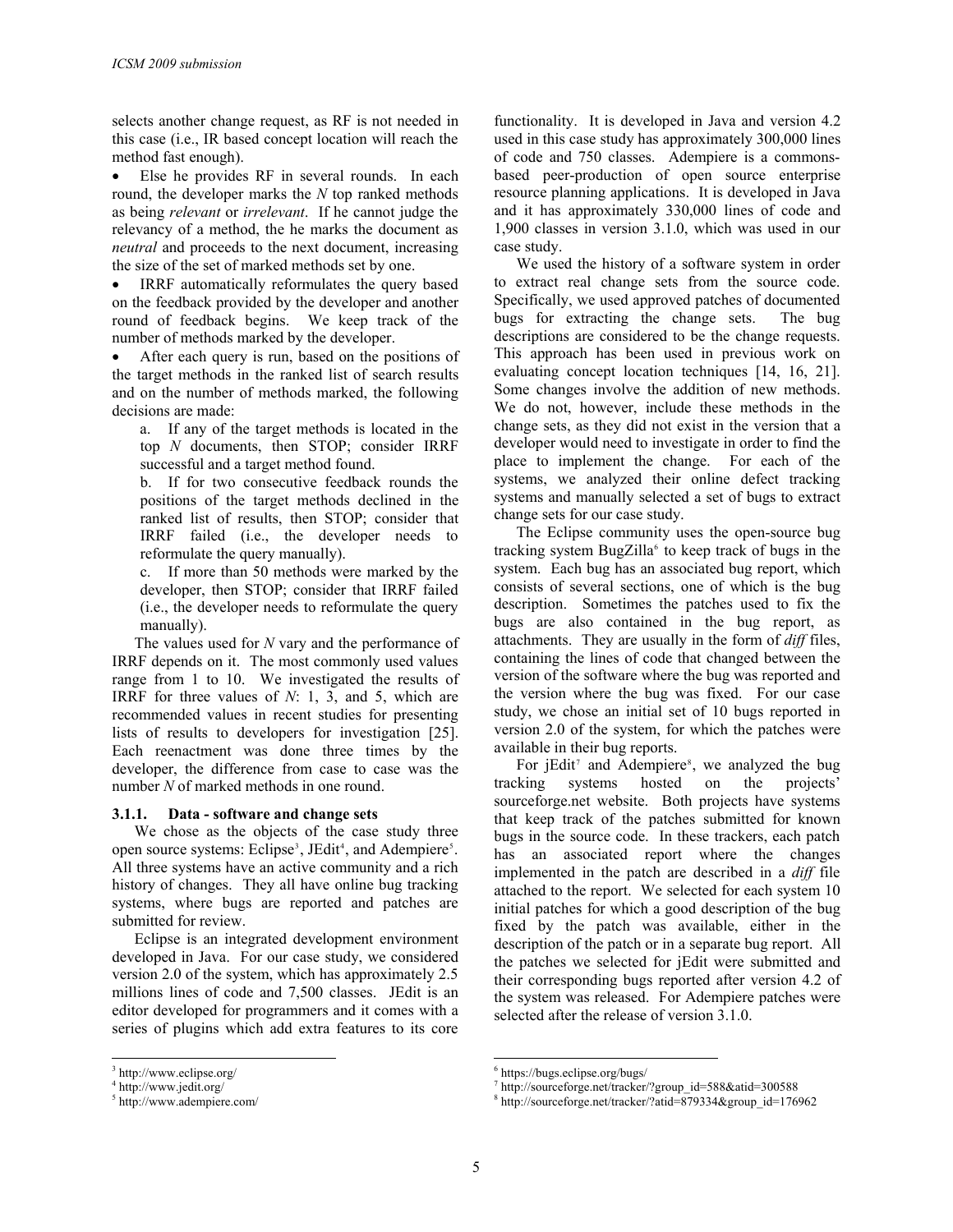Based on the patches reported for the three systems, we constructed the 10 change sets for each system. All change sets contained between one and six target methods.

#### **3.1.2. Corpus creation**

We extracted a corpus for each of the three systems. We used the version of the software in which the bugs chosen in the previous step were reported. We mapped each method in the source code to a document in our corpus. The Eclipse corpus has 74,996 documents, the JEdit corpus has 5,366 documents, and the Adempiere corpus has 28,622 documents. By comparison, the size of the corpora used in previous work on RF in traceability [6, 11] is in the few hundreds of documents range.

The corpora were built in the following manner:

We extracted the methods using the Eclipse built in parser. The comments and identifiers from each method implementation were extracted.

The identifiers were split according to common naming conventions. For example, "setValue", "set\_value", "SETvalue", etc. are all split to "set" and "value". We kept the original identifiers in the corpus, which would favor any query containing an identifier already known by the user.

We filtered out programming language specific keywords, as well as common English stop words<sup>[9](#page-5-0)</sup>.

We used the Porter stemmer<sup>10</sup> in order to map different forms of the same lexeme to a common root.

### **3.1.3. Query formulation**

As mentioned before, the goal of IRRF is to allow the developer not to write manually defined queries. Hence, in the case study the developer used as the initial query the bug description and bug title contained in the bug or patch reports (i.e., he copied the bug description and title). However, we eliminated any details referring to the implementation of the bug fix contained in these descriptions, prior to the study. The query was then automatically transformed following the same steps as the corpus (i.e., identifier splitting, stop word removal, stemming).

#### **3.1.4. Assessment**

1

Tool support in concept location is geared towards reducing developers' effort in finding the starting point of a change. Previous work on concept location [14, 16, 21] defined and used as an efficiency measure the number of source code documents that the user has to investigate before locating the point of change. We use here the same measure with an added advantage. In previous work the cost for (re)formulating a query was never considered in evaluation (i.e., assumed to be zero). In our case, the cost of (re)formulating a query is indeed almost zero, as the initial query is copied from the bug description and title, whereas subsequent queries are formulated automatically. The number of methods investigated is automatically tracked as they are explicitly marked by the developer.

In order to avoid the bias and the cost associated with user formulated queries, we do not consider manual query formulation as part of the methodology (see the first part of this section). We eliminate this step from both methodologies (i.e., IR and IRRS based concept location) for this case study.

For each change request, the base line is provided by the IR based concept location without query reformulation. The initial query is run and the baseline efficiency measure is the highest ranking (*k*) of any of the target methods. This means the user would have to investigate *k* methods to reach the target. For the IRRF case the efficiency measure is the number of methods marked one way or another (i.e., relevant, irrelevant, or neutral) before the target was found or until the method fails (see the methodology described above) plus the last rank of the target method. IRRF is considered to improve the baseline if its efficiency measure is lower than the baseline efficiency (i.e., fewer methods are investigated).

### **3.2. Results and discussion**

The results presented and discussed here are aggregated and omit several intermediary steps from the study, such as: actual markings in each round for all cases, queries, intermediary ranking of target methods, complete change sets, etc. The complete data collected during the case study is available online at www.cs.wayne.edu/~severe/IRRF.

As explained in Section [3.1.1,](#page-4-3) we selected 10 changes for each system (i.e., 30 total). In 12 cases, at least one of the target methods was ranked in top 5 after the initial query, hence we did not use RF in those cases. **Error! Reference source not found.** aggregates the results of the concept location for the three systems considered, reflecting the changes for which we used RF: 7 for Eclipse, 6 for jEdit, and 5 for Adempiere.

The *Baseline* column shows the positions of the target methods in the result list after the initial query. The best rank in each case where there is more than one target method is bold. This is the efficiency measure in the baseline case (i.e., how many methods would the user need to investigate to find the best ranked target).

The IRRF columns show the positions of the target methods at the end of the IRRF location process, whether it succeeded or not (see Section [3.1](#page-3-2) for details). *N* indicates the number of marked methods in

<span id="page-5-0"></span><sup>9</sup> www.dcs.gla.ac.uk/idom/ir\_resources/linguistic\_utils/stop\_words

<span id="page-5-1"></span><sup>10</sup> http://tartarus.org/~martin/PorterStemmer/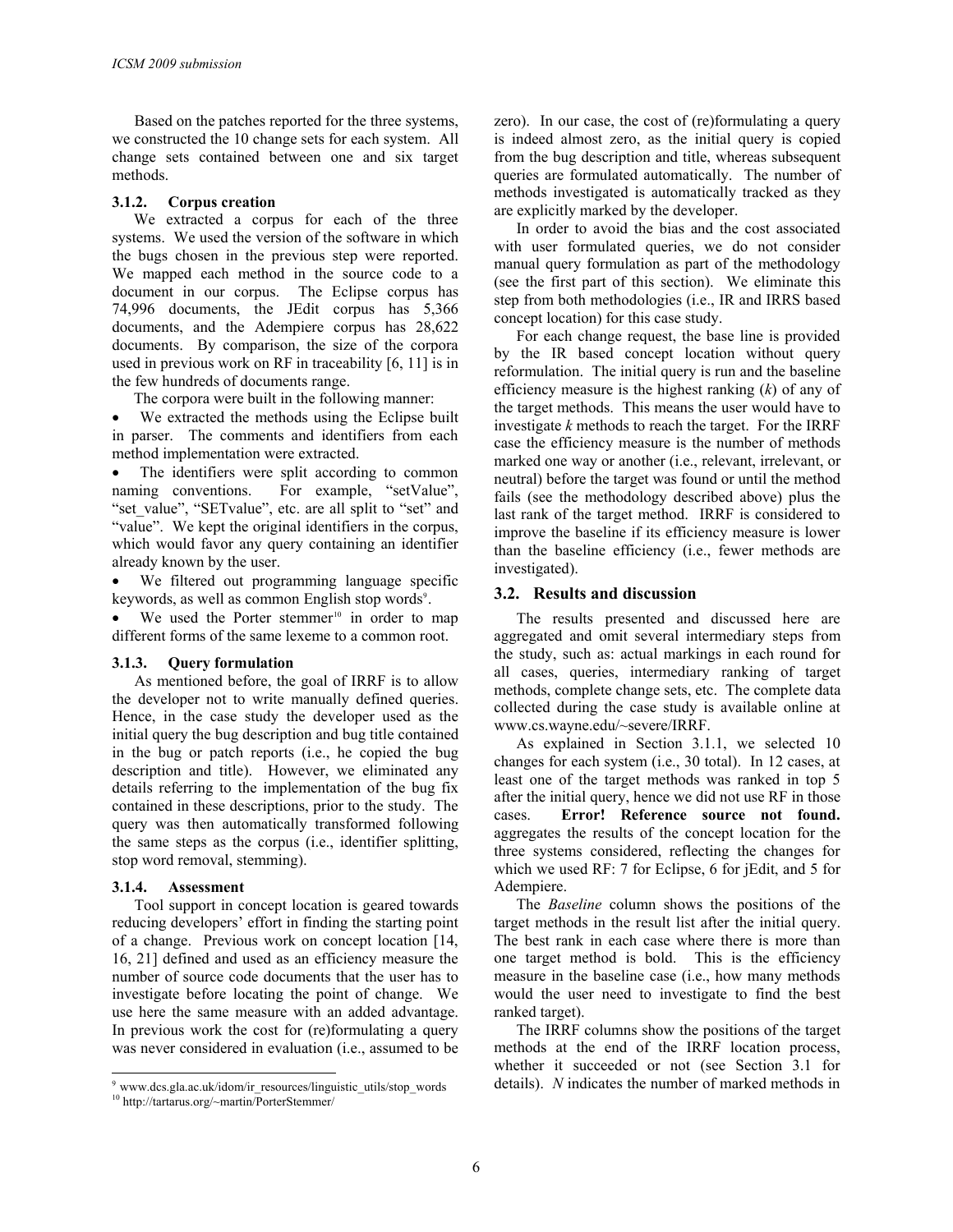| <b>Eclipse</b> |                    |                                       |                                                                      |                                                            |                                                                           |  |  |  |  |  |
|----------------|--------------------|---------------------------------------|----------------------------------------------------------------------|------------------------------------------------------------|---------------------------------------------------------------------------|--|--|--|--|--|
| No.            | Defect Report#     | <b>Baseline</b>                       | IRRF with $N=1$                                                      | <b>IRRF</b> with $N=3$                                     | <b>IRRF</b> with $N=5$                                                    |  |  |  |  |  |
| 1              | Bug #13926         | 54                                    | 1(16m/15r)                                                           | 11(51m/16r)                                                | 36 (50m/10r)                                                              |  |  |  |  |  |
| $\overline{2}$ | Bug #23140         | 17,42,47                              | 99, 1, 2 (9m/8r)                                                     | 4, 1, 2 (7m/3r)                                            | 6, 4, 14 (9m/2r)                                                          |  |  |  |  |  |
| 3              | Bug #19691         | $1K+$ , 368, 531,<br>$1K+$ , 108, 139 | $1K^+$ , $1K^+$ , $1K^+$ , $1K^+$ ,<br>$1K^{+}$ , $1K^{+}$ $(2m/2r)$ | $1K+$ , $1K+$ , $1K+$ , $1K+$ ,<br>$1K^+$ , $1K^+$ (7m/2r) | $1K^{+}$ , $1K^{+}$ , $1K^{+}$ , $1K^{+}$ ,<br>$1K^+$ , $1K^+$ $(11m/2r)$ |  |  |  |  |  |
| 4              | Bug #12118         | 9                                     | 1 (5m/5r)                                                            | 1(23m/8r)                                                  | 4(10m/2r)                                                                 |  |  |  |  |  |
| 5              | Bug #17707         | 8                                     | 1(2m/2r)                                                             | 1(4m/2r)                                                   | 2(7m/2r)                                                                  |  |  |  |  |  |
| 6              | Bug #19686         | 428                                   | 448 (5m/5r)                                                          | 3(48m/16r)                                                 | 5(46m/9r)                                                                 |  |  |  |  |  |
| 7              | Bug #21062         | 583,56                                | $1K^{+}$ , 781 (2m/2r)                                               | 604, 1(37m/13r)                                            | $1K^+$ , $1K^+$ (20m/4r)                                                  |  |  |  |  |  |
| jEdit          |                    |                                       |                                                                      |                                                            |                                                                           |  |  |  |  |  |
| 1              | Patch #1649033     | 40,87,22                              | 70, 60, 50 (8m/7r)                                                   | 39, 7, 42 (22m/7r)                                         | $30, 5, 33$ (26m/5r)                                                      |  |  |  |  |  |
| $\overline{c}$ | Patch #1469996     | 296                                   | 1(37m/36r)                                                           | 289(12m/4r)                                                | 5(41m/9r)                                                                 |  |  |  |  |  |
| 3              | Patch #1593900     | 7                                     | 1(6m/4r)                                                             | 1 (5m/2r)                                                  | $1 (7m/2r)^*$                                                             |  |  |  |  |  |
| 4              | Patch $\# 1601830$ | 47                                    | 216 (2m/2r)                                                          | 242 (9m/3r)                                                | 146(10m/2r)                                                               |  |  |  |  |  |
| 5              | Patch #1607211     | 354                                   | 98 (5m/5r)                                                           | 3(36m/12r)                                                 | 3(28m/6r)                                                                 |  |  |  |  |  |
| 6              | Patch #1275607     | 151                                   | 238 (4m/4r)                                                          | 38 (48m/16r)                                               | 35(50m/10r)                                                               |  |  |  |  |  |
| Adempiere      |                    |                                       |                                                                      |                                                            |                                                                           |  |  |  |  |  |
| 1              | Patch #1605419     | 15,550                                | 1, 11 $(8m/7r)$                                                      | 3, $109(17m/5r)$                                           | 1, 81 (12m/3r)                                                            |  |  |  |  |  |
| $\overline{c}$ | Patch #1599107     | 122                                   | 613 (6m/3r)                                                          | $1K + (8m/2r)$                                             | $1K + (12m/2r)$                                                           |  |  |  |  |  |
| 3              | Patch #1599116     | 7                                     | $1 \, (3m/2r)$                                                       | 1 (5m/2r)                                                  | $1 (7m/2r)^*$                                                             |  |  |  |  |  |
| 4              | Patch #1612136     | 58                                    | 141 (4m/3r)                                                          | 1(13m/5r)                                                  | 1(16m/4r)                                                                 |  |  |  |  |  |
| 5              | Patch #1628050     | 52                                    | 1(3m/3r)                                                             | 2(5m/2r)                                                   | 2(7m/2r)                                                                  |  |  |  |  |  |

|  |  |  | Table 1. Concept location results for Eclipse, jEdit and Adempiere |
|--|--|--|--------------------------------------------------------------------|
|  |  |  |                                                                    |

**Green** – IRRF retrieves results more efficiently **Yellow** – IRRF retrieves a better cumulative ranking of the target methods. \*IRRF performs as efficiently as the baseline

each round during IRRF. Note that only the methods for which relevance was given are counted as one of the *N* methods ranked in a feedback round (i.e., methods marked neutral are not counted towards the *N*, yet they count towards the efficiency measure). The number of methods analyzed by the developer before he stopped (i.e., the efficiency measure), either because a target method was found or because IRRF failed is reported in parenthesis (marked with *m*). This number includes all the methods marked by the developer in all the rounds of feedback, including also the methods marked as neutral, plus the rank of the target method in the final round. If one of the target methods was not ranked in the top 1,000 results, we denote its position as 1K+. To complete the picture, the number of feedback rounds is also reported in parenthesis (denoted with *r*), including the (incomplete) round when the target is found.

For example, row #2 in Eclipse, reads as follows. Baseline (**17**, 42, 47) means there are three target methods and the best ranked is on position 17. IRRF with  $N=3$  (4, 1, 2 ( $7m/3r$ )) means that one of the target methods (i.e., the second) was ranked #1 on the third round and the user marked a total of 7 methods to reach it (including the target method in the  $3<sup>rd</sup>$  round).

The two numbers to compare here are: 17 in the baseline vs. 7 in the RF case. We consider that IRRF improves here and highlight the table cell with green. Cells marked with yellow show no improvement of IRRF, but they are interesting as the cumulative ranking of methods is better than in the baseline (the number of investigated methods needs to be added here to the ranks of the target methods for a proper comparison). White cells indicate cases where IRRF does not improve the baseline. The stars in the white cells indicate the cases when IRRF failed in finding the target method in a reasonable amount of steps.

The data reveals that IRRF brings improvement over the baseline in 13 of the 18 changes (i.e., at least one cell in the row is green). In 3 changes, the improvement is observed for all values of *N* (i.e., all three RF cells are green in these rows). RF with *N*=1 improved in 9 cases, RF with *N*=3 improved in 9 cases, and RF with *N*=5 improved in 8 cases, not all the same.

More specifically, in Eclipse for 6 out of the 7 change sets reported, IRRF retrieved one of the target methods more efficiently than the baseline. In jEdit, the ratio was 3 to 3, and in Adempiere IRRF performed better in 4 out of 5 cases. We did not observe a pattern of when one of the values of *N* performs better than the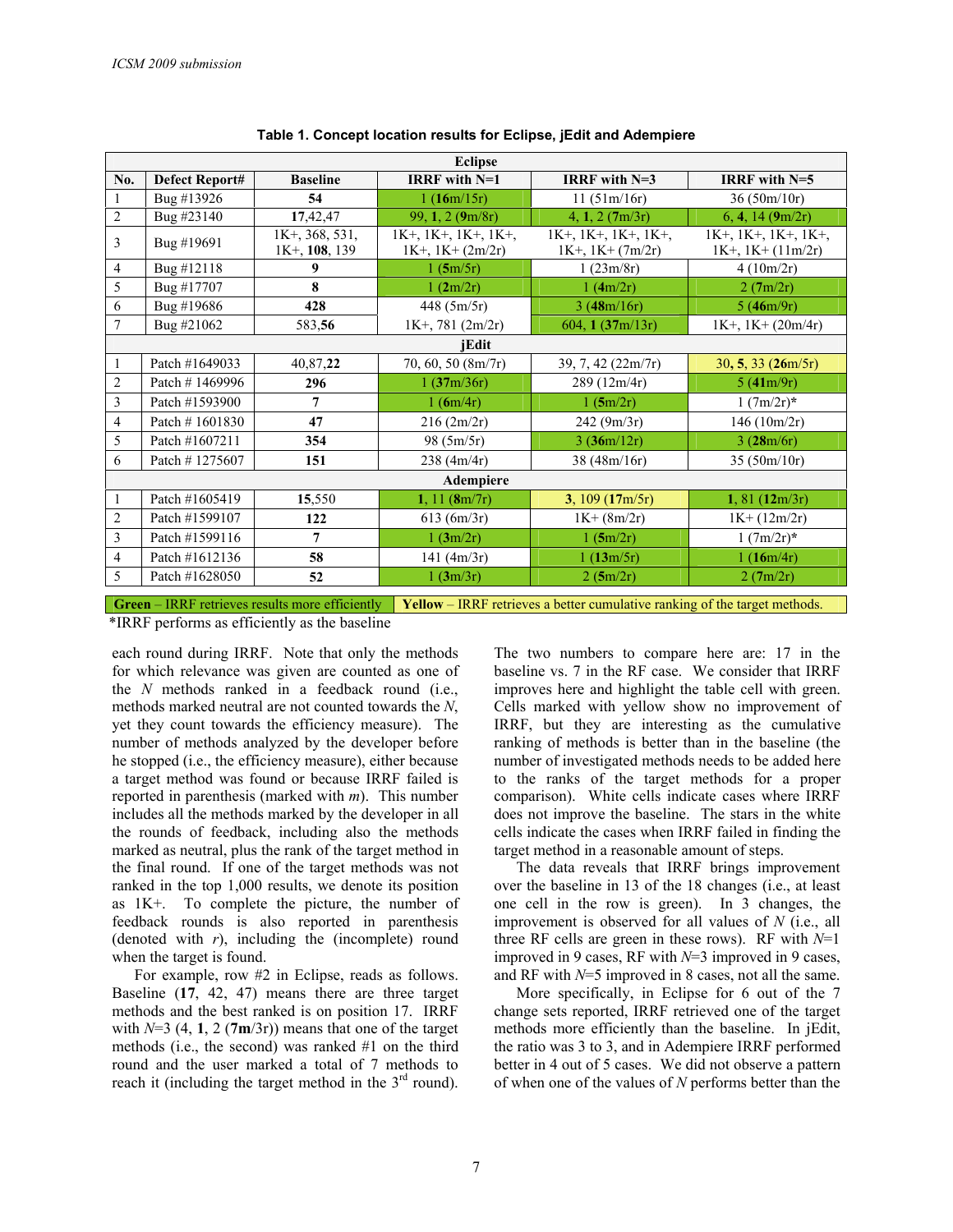other ones, nor about the magnitude of the IRRF improvement over the baseline. So, we can not formulate at this time rules such as "*N*=5 is a better choice than  $N=3$  or  $N=1$ ". Nor we can state that there is a correlation between the initial query and IRRF improvements.

One interesting phenomenon that we observed is that for one change set in jEdit and for one in Adempiere IRRF did not improve the efficiency of the baseline (based on our working definition), however it achieved a better cumulative ranking of the target methods. These two cases are marked with yellow in the table. We highlight these cases as we believe is still an indication that RF brings some added benefit in these situations.

Another interesting and rather unexpected phenomenon is that in some cases where the there are more target methods the baseline favors one of them, whereas IRRF helps retrieve another one faster. See Bug #23140 in Eclipse and Patch #1649033 in JEdit (the yellow cell). We do not speculate on this issue here, as it is orthogonal to the goal of the study, but it opens up an avenue for future research.

We identified cases when neither the ranking of the first target method, nor the cumulative ranking of IRRF was better than in the case of the baseline (i.e., all white rows in the table). Our initial assumption was "if the initial query is really poor, RF does not help much". Unfortunately, this is not true as there were several cases where the initial query was worse, yet IRRF improved drastically (i.e., by one order of magnitude). For example, see Bug #19686 in Eclipse, Patch # 1469996, and Patch #1607211 in JEdit.

We investigated the cases with poor IRRF performance. For example, in the case of Bug #19691 in Eclipse, we found that the methods the developer would consider as being relevant based on the bug description would in fact not be relevant, even if they contained related terms from the bug description. The bug description is about exporting preferences for the team, whereas the target methods just contained "ignore" settings in the team preferences. This case highlights the difficulty of concept location in practice. Change requests are often formulated in terms different that the source code, both linguistically and logically. We can safely conclude that IRRF brings improvements over IR based concept location in many cases, but it is far from being a silver bullet.

### **3.3. Threats to validity**

In our case study, we reenacted changes already performed in software systems and automated the process of query formulation. In practice, the user may reformulate the query along the way and IR may retrieve better results with the user re-formulated query. Simply put, the case study approximates the situation when the developer is not good at writing queries. We argue that the opposite case does not need RF. In fact, as the results revealed, 12 of the 30 bug descriptions produced great initial queries. It is important to clearly establish the cases where explicit RF helps.

Our results are based on the feedback provided by only one user. Different people might give different feedback to IRRF.

We used only three values of *N* (i.e., 1, 3, and 5) in the case study and a single weighting scheme in the IRRF implementation. We are aware of the fact that other values used of *N* might retrieve different results. However, these values are within the range of values usually adopted in the implementation of explicit relevance feedback and represent a reasonable amount of information for a user to analyze in one round of feedback. The current set of weights used in our Rocchio implementation was chosen based on empirical evidence. Other weights could lead to slightly different results.

## **4. Related work**

Approaches to concept location in software differ primarily on what type of information is used to guide the developer while searching the code. Dynamic techniques are based on the analysis of execution traces and focus on identifying features (i.e., concepts associated with user visible functionality of the system). Static techniques use the textual information embedded in source code (i.e., comments and identifiers) and/or structural information about the software (e.g., program dependencies). There are combined methods that use combinations of dynamic and static techniques. Given that IRRF is meant to augment lexical based static concept location, we will only refer to them in this section. A more comprehensive overview of concept location techniques is available in [21] and static techniques are discussed in [19].

Lexical base static concept location techniques rely on matching a user query to the text in the source code. Traditional searching methods are built using regular expression matching tools, such as grep. Such techniques limit user quires to be formulated as regular expressions and do not provide a ranking list of results, but rather a simple list of matches.

More sophisticated techniques rely on the use of IR methods and have the advantage (over regular expression matching) that allow the user to formulate natural language queries and the results are ranked. Marcus et al. [20] introduced such a technique, using LSI as the IR method. Our approach is based on this technique, as described in Section [2.](#page-1-1) The method was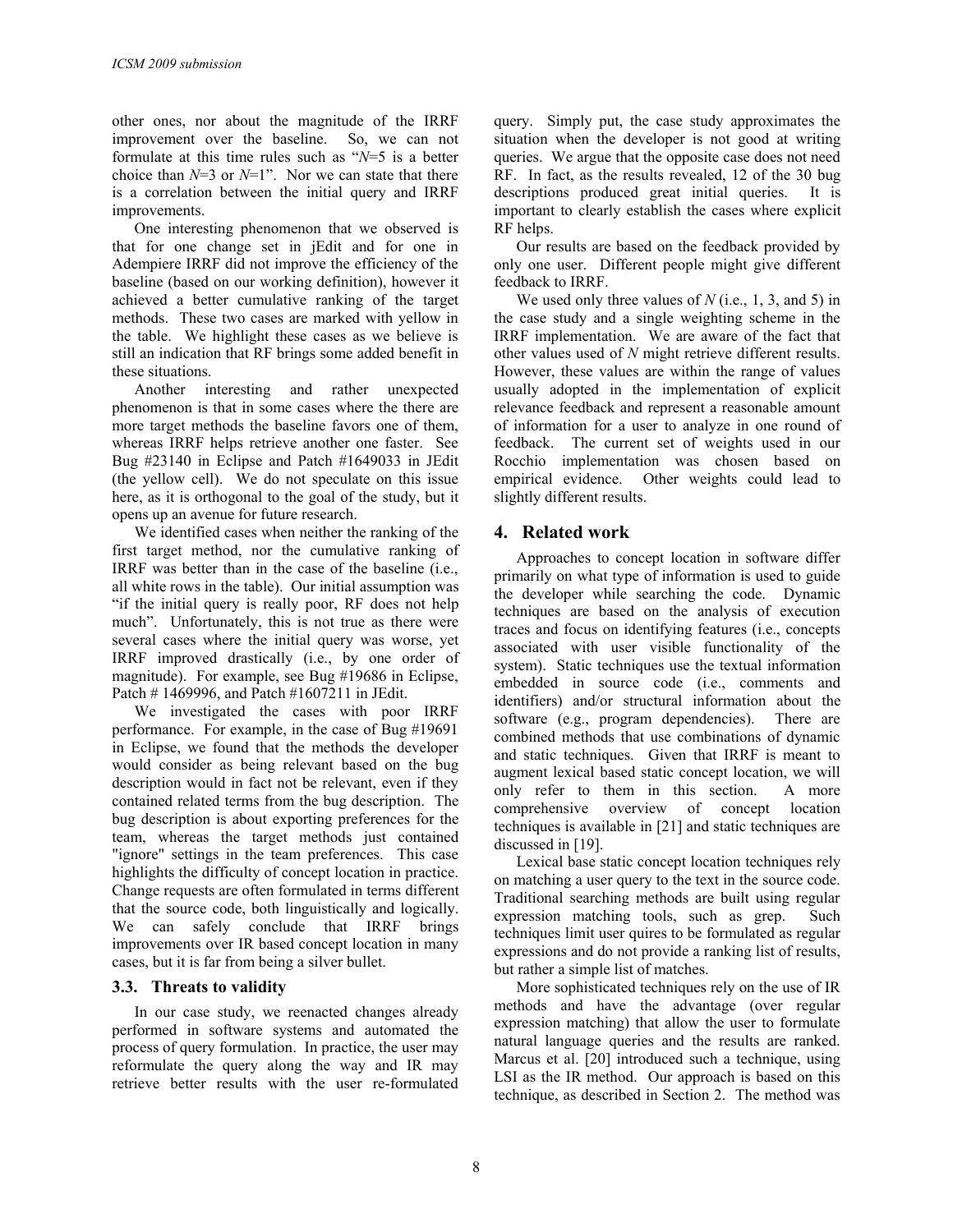later extended by using formal concept analysis to cluster the results of the search [22]. A different implementation of the method was done using Google Desktop Search [23], as the underlying IR engine. More recently, Lukins at al. proposed a variation of the LSI based technique, using LDA [16]. SNIAFL [29] is a related approach, which combines an IR technique with call graph information and falls under the category of combined concept location techniques.

Related to IR based concept location is work on traceability link recovery, impact analysis, and recommendation systems. We do not list here all these works, but rather explain how they relate and how they differ from our work. Software artifacts are represented in different formats and textual information is the common denominator for all of them, hence IR methods have become widely used in tools that support traceability link recovery [1, 7, 11, 15, 18] and in many recommendation systems [5]. In impact analysis [2, 4] the textual information indexed with the IR method is usually used in conjunction with structural information or historical information about changes. On of the main differences between these applications of IR vs. concept location is that they use queries extracted from different artifacts, rather than user written. This allows for automation in many cases and elimination of the user from the process. By definition these techniques retrieve usually sets of documents, hence evaluation is different than in the case of concept location.

Of particular interest to our work is the work of Hayes et al. [11] and De Lucia et al. [6, 8], which introduced RF in the context of traceability link recovery. At technology level, our work is similar to these approaches, as we use same IR methods and similar RF implementations. The difference is in the context, application, methodology, and evaluation. In [11] the problem is to reduce the number of false positives when high level requirements are traced to low level requirements. The context is the same in [8] except that several types of artifacts are considered there. In both cases, there are no user queries and the results consist of traceability matrices, which are manually evaluated. Basically, those approaches use RF to improve an essentially automated process. Due to the manual effort needed in the evaluation and availability of data, experimental data is restricted to corpora with hundreds of documents at best. In our application, we use corpora several order of magnitude larger, which is more typical for IR applications.

### **5. Conclusions and future work**

We defined a new methodology for lexical based static concept location, which combines the IR based concept location with explicit relevance feedback. The goal of the methodology is to alleviate the burden of query formulation on the developer.

Our case study revealed that in most cases RF reduces developer effort over the IR based concept location, in the absence of manual query reformulation. It also showed that in some cases, especially when the initial query is poor, RF does not really help. Our results are in line with previous work using RF [8, 11] in traceability link recovery. In each work RF was found to improve the performance in many case, but not across the board in all cases. Although our context and corpora are different than the classic use of RF on text retrieval and in requirements traceability, this application is subject to some of the same limitations.

Future work will focus on specific issues. We will compare different IR methods (e.g., LSI, LDA, VSM, etc.) used in IRRF. We expect our results might be different than previous comparisons, where small corpora were used, which is often unsuitable for some statistical IR techniques. We will also experiment with more system, more change request, and different ways to build corpora. For example, we expect that if we eliminate the comments from the corpus, the queries will grow slower. On the other hand, information will be lost. We plan to analyze the trade-offs. Different weighting options in RF will be also investigated. Intuitively, favoring irrelevant documents over relevant documents should help in concept location, yet our current results support the opposite.

As far as the methodology is concerned we need to define a better heuristic that tells the user when to switch from RF to manual reformulation. During reenactment we knew the end result, so the heuristic we used in the experiment is based on this. In practice that would not work as is.

We focused here on studying methodologies rather than users. An obvious next step is to extend our research to study how developers perform RF. After all, concept location is a user driven activity.

## **6. References**

[1] Antoniol, G., Canfora, G., Casazza, G., De Lucia, A., and Merlo, E., "Recovering Traceability Links between Code and Documentation", *IEEE Transactions on Software Engineering*, 28, 10, October 2002, pp. 970 - 983.

[2] Antoniol, G., Canfora, G., Casazza, G., and Lucia, A., "Identifying the Starting Impact Set of a Maintenance Request: A Case Study", in *Proceedings 4th European Conference on Software Maintenance and Reengineering*, Zurich, Switzerland, Feb 29 - March 03 2000, pp. 227-231.

[3] Biggerstaff, T. J., Mitbander, B. G., and Webster, D. E., "The Concept Assignment Problem in Program Understanding", in *Proceedings 15th IEEE/ACM International Conference on Software Engineering (ICSE'94)*  May 17-21 1993, pp. 482-498.